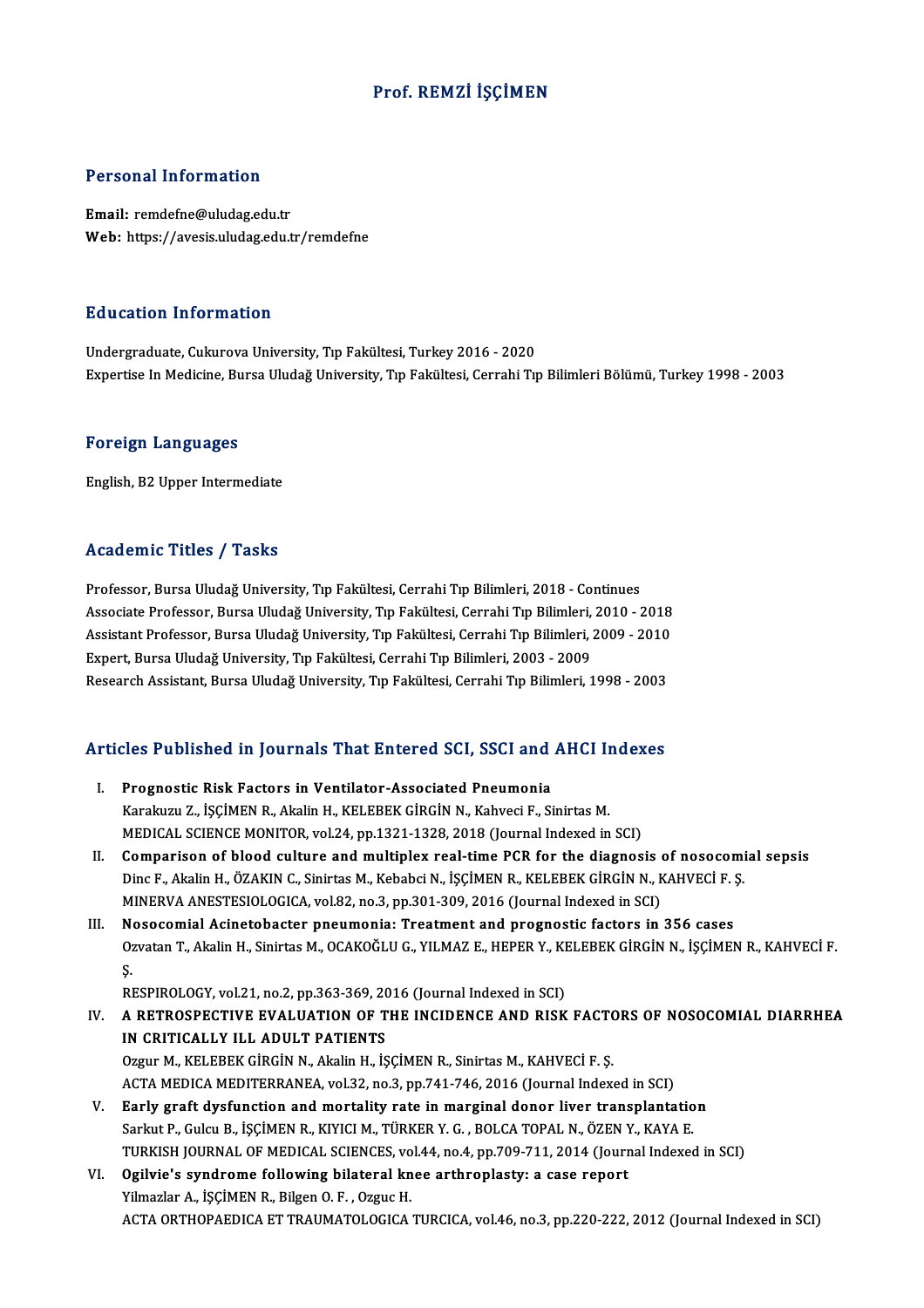- VII. Early Identification of Patients at Risk of Acute Lung Injury Evaluation of Lung Injury Prediction<br>Seare in a Multisanter Cabart Study Early Identification of Patients at Ris<br>Score in a Multicenter Cohort Study<br>Caija O Dabbash O Parl: P. K., Adesanya Early Identification of Patients at Risk of Acute Lung Injury Evaluation of Lung Injury Prediction<br>Score in a Multicenter Cohort Study<br>Gajic O., Dabbagh O., Park P. K. , Adesanya A., Chang S. Y. , Hou P., Anderson H., Hoth Score in a Multicenter Cohort Study<br>Gajic O., Dabbagh O., Park P. K. , Adesanya A., Chang S. Y. , Hou P., Anderson H., Hoth J. J. , Mikkelsen M. E. , Gentile N.<br>T. . et al. Gajic O., Dabbagh O., Park P. K. , Adesanya A., Chang S. Y. , Hou P., Anderson H., Hoth J. J. , Mikkelsen M. E. , Gentile N<br>T. , et al.<br>AMERICAN JOURNAL OF RESPIRATORY AND CRITICAL CARE MEDICINE, vol.183, no.4, pp.462-470, T. , et al.<br>AMERICAN JOUI<br>Indexed in SCI)<br>Evaluation of AMERICAN JOURNAL OF RESPIRATORY AND CRITICAL CARE MEDICINE, vol.183, no.4, pp.462-470, 2011 (Jou:<br>Indexed in SCI)<br>VIII. Evaluation of "Loss" and "End stage renal disease" after acute kidney injury defined by the Risk,<br>Inju
- Indexed in SCI)<br>Evaluation of "Loss" and "End stage renal disease" after acute kidne<br>Injury, Failure, Loss and ESRD classification in critically ill patients<br>Cartin Coba B, Haugan E.N., İSCİMEN B, Trillo Alvarez C, Junges Evaluation of "Loss" and "End stage renal disease" after acute kidn<br>Injury, Failure, Loss and ESRD classification in critically ill patients<br>Cartin-Ceba R., Haugen E. N. , İŞÇİMEN R., Trillo-Alvarez C., Juncos L., Gajic O. Injury, Failure, Loss and ESRD classification in critically ill patients<br>Cartin-Ceba R., Haugen E. N. , İŞÇİMEN R., Trillo-Alvarez C., Juncos L., Gajic O.<br>INTENSIVE CARE MEDICINE, vol.35, no.12, pp.2087-2095, 2009 (Journal Cartin-Ceba R., Haugen E. N. , İŞÇİMEN R., Trillo-Alvarez C., Juncos L., Gajic O.<br>INTENSIVE CARE MEDICINE, vol.35, no.12, pp.2087-2095, 2009 (Journal Indexed in SCI)<br>IX. Statin administration did not influence the progress
- INTENSIVE CARE MEDICINE, vol.35, no.12, pp.20<br>Statin administration did not influence the<br>a cohort of patients with acute lung injury<br>Ker D. L. SCIMEN B. VILMAZ M. Broum M. L. B. Statin administration did not influence the progression of lu<br>a cohort of patients with acute lung injury<br>Kor D. J. , İŞÇİMEN R., YILMAZ M., Brown M. J. , Brown D. R. , Gajic O.<br>INTENSIVE CARE MEDICINE yol 25, no 6, np.102 a cohort of patients with acute lung injury<br>Kor D. J. , İŞÇİMEN R., YILMAZ M., Brown M. J. , Brown D. R. , Gajic O.<br>INTENSIVE CARE MEDICINE, vol.35, no.6, pp.1039-1046, 2009 (Journal Indexed in SCI)<br>Impect of a basis putui Kor D. J., İŞÇİMEN R., YILMAZ M., Brown M. J., Brown D. R., Gajic O.<br>INTENSIVE CARE MEDICINE, vol.35, no.6, pp.1039-1046, 2009 (Journal Index<br>X. Impact of a basic nutrition course for residents at a faculty hospital<br>Vindek
- INTENSIVE CARE MEDICINE, vol.35, no.6, pp.1039-1046, 2009 (Journal l<br>Impact of a basic nutrition course for residents at a faculty hos<br>Kirdak T., İŞÇİMEN R., Tanir B., KELEBEK GİRGİN N., Keskin M., Korun N.<br>ANNALS OF NUTRI X. Impact of a basic nutrition course for residents at a faculty hospital<br>Kirdak T., İŞÇİMEN R., Tanir B., KELEBEK GİRGİN N., Keskin M., Korun N.<br>ANNALS OF NUTRITION AND METABOLISM, vol.52, no.2, pp.110-114, 2008 (Journal

#### Articles Published in Other Journals

rticles Published in Other Journals<br>I. A Retrospective Analysis of Causes for Readmission to Hospital and Intensive Care Unit in Patients<br>Discharged from Intensive Care Units A Retrospective Analysis of Causes for<br>Discharged from Intensive Care Units<br>Illucabelu C. Covlan L. KELEBEK CIBCIN N A Retrospective Analysis of Causes for Readmission to Hospita<br>Discharged from Intensive Care Units<br>Ulusaloglu C., Ceylan I., KELEBEK GİRGİN N., İŞÇİMEN R., KAHVECİ F. Ş.<br>TURKISH JOURNAL OF INTENSIVE CARE TURK YOCUN RAKIM D

Discharged from Intensive Care Units<br>Ulusaloglu C., Ceylan I., KELEBEK GİRGİN N., İŞÇİMEN R., KAHVECİ F. Ş.<br>TURKISH JOURNAL OF INTENSIVE CARE-TURK YOGUN BAKIM DERGISI, vol.20, no.2, pp.93-101, 2022 (Journal<br>Indexed in ESCI Ulusaloglu C., Ceylan I., KELEBEK GİRGİN N., İŞÇİMEN R., KAHVECİ F. Ş. TURKISH JOURNAL OF INTENSIVE CARE-TURK YOGUN BAKIM DERGISI, vol.20, no.2, pp.93-101, 2022 (Journal)<br>Indexed in ESCI)<br>II. Yoğun Bakım Ünitelerinde Aspergillus İnfeksiyonları: COVID-19 Pandemisi Öncesi ve Sonrası<br>TÜZEMEN N.

TÜZEMEN N. Ü. , ÖNAL U., AKALIN E. H. , KAZAK E., HEPER Y., İŞÇİMEN R., KELEBEK GİRGİN N., YILMAZ E., ÖZAKIN C., KAHVECİ F. S. . et al. Yoğun Bakım Ünitele<br>TÜZEMEN N. Ü. , ÖNAL<br>C., KAHVECİ F. Ş. , et al.<br>ELOPA INEEKSIYON H TÜZEMEN N. Ü. , ÖNAL U., AKALIN E. H. , KAZAK E., HEPER Y., İŞÇİMEN R., KELEBEK GİRGİN N., YILMAZ E., ÖZ<br>C., KAHVECİ F. Ş. , et al.<br>FLORA INFEKSIYON HASTALIKLARI VE KLINIK MIKROBIYOLOJI DERGISI, 2022 (Refereed Journals of

C., KAHVECİ<br>Institutions)<br>Enem active FLORA INFEKSIYON HASTALIKLARI VE KLINIK MIKROBIYOLOJI DERGISI, 2022 (Refereed Journals of Other<br>Institutions)<br>III. From activated charcoal to selective plasma exchange: A retrospective analysis of mushroom<br>poisoning sesse

Institutions)<br>III. From activated charcoal to selective plasma exchange: A retrospective analysis of mushroom<br>poisoning cases treated in the intensive care unit. ÇALIŞKAN G., ÇİZMECİ E. A., ÜNLÜ N., KELEBEK GİRGİN N., İŞÇİMEN R., KAHVECİ F. poisoning cases treated in the intensive care unit.<br>ÇALIŞKAN G., ÇİZMECİ E. A. , ÜNLÜ N., KELEBEK GİRGİN N., İŞÇİMEN R., KAHVECİ F.<br>Turkish Journal of Internal Medicine, vol.3, no.1, pp.21-27, 2021 (Refereed Journals of Ot

- CALISKAN G., CIZMECI E. A., ÜNLÜ N., KELEBEK GIRGIN N., ISCIMEN R., KAHVECI F.<br>Turkish Journal of Internal Medicine, vol.3, no.1, pp.21-27, 2021 (Refereed Journals of Other Institutions)<br>IV. Therapeutic Plasmapheresis Ther Turkish Journal of Internal Medicine, vol.3, no.1, pp.21-27, 2021 (Refereed Journals of Other<br>Therapeutic Plasmapheresis Therapy in Patient with Thyroid Storm in the Intensive<br>COŞAR ERTEM A., Dagdelen M. S. , Eryildiz S., Therapeutic Plasmapheresis Therapy in Patient with Thyroid Storm in the Intensive Care Unit<br>COŞAR ERTEM A., Dagdelen M. S. , Eryildiz S., KAHVECİ F. Ş. , KELEBEK GİRGİN N., İŞÇİMEN R.<br>TURKISH JOURNAL OF INTENSIVE CARE-TURK COŞAR ERTEM A., Dagdelen M. S. , Eryildiz S., KAHVECİ F. Ş. , KELEBEK GİRGİN N., İŞÇİMEN R.<br>TURKISH JOURNAL OF INTENSIVE CARE-TURK YOGUN BAKIM DERGISI, vol.18, no.3, pp.155-159, 2020 (Journal<br>Indexed in ESCI)
- V. Yoğun Bakımda Terapötik Plazmaferez Uygulanan Bir Tiroid Fırtınası Olgusu. Indexed in ESCI)<br>Yoğun Bakımda Terapötik Plazmaferez Uygulanan Bir Tiroid Fırtınası Olgusu.<br>ERTEM COŞAR A., DAĞDELEN M. Ş. , ERYILDIZ S., KAHVECİ F. Ş. , KELEBEK GİRGİN N., İŞÇİMEN R.<br>LTurk Sos İnters Care vel 18 ne 3 nn 1 Yoğun Bakımda Terapötik Plazmaferez Uygulanan Bir Tiroid Fırtınası Olgusu.<br>ERTEM COŞAR A., DAĞDELEN M. Ş. , ERYILDIZ S., KAHVECİ F. Ş. , KELEBEK GİRGİN N., İŞÇİMEN I<br>J Turk Soc Intens Care, vol.18, no.3, pp.155-159, 2020 ( ERTEM COŞAR A., DAĞDELEN M. Ş. , ERYILDIZ S., KAHVECİ F. Ş. , KELEBEK GİRGİN N., İŞÇİMEN R.<br>J Turk Soc Intens Care, vol.18, no.3, pp.155-159, 2020 (Refereed Journals of Other Institutions)<br>VI. Karaciğer Nakil Hastalarında

## J Turk Soc<br><mark>Karaciğer</mark><br>Deneyimi<br>COSKUN N Karaciğer Nakil Hastalarında Latent Tüberküloz Tedavi Yaklaşımı:Bursa Uludağ Üniversitesi<br>Deneyimi<br>COŞKUN N. F. , SAKARYA M., SELİMOĞLU K., DÜNDAR H. Z. , KIYICI M., İŞÇİMEN R., YEŞİLBURSA D., BOLCA TOPAL<br>N. KAYA F

Deneyimi<br>COŞKUN N.<br>N., KAYA E.<br>Uludeğ Üni COȘKUN N. F. , SAKARYA M., SELİMOĞLU K., DÜNDAR H. Z. , KIYICI M., İŞÇİMEN R., YEŞİLBURSA D., BOLCA TOPAL<br>N., KAYA E.<br>Uludağ Üniversitesi Tıp Fakültesi Dergisi, vol.45, no.3, pp.295-297, 2019 (Refereed Journals of Other In

N., KAYA E.<br>Uludağ Üniversitesi Tıp Fakültesi Dergisi, vol.45, no.3, pp.295-297, 2019 (Refereed Journals of Other Institutions)<br>VII. Amitriptyline Cardiac Toxicity Treated with Hemoperfusion

### Uludağ Üniversitesi Tıp Fakültesi Dergisi, vol.45, no.3, pp.295-29<br>Amitriptyline Cardiac Toxicity Treated with Hemoperfus<br>Unlu N., Caliskan G., KELEBEK GİRGİN N., İŞÇİMEN R., Kahveci F.<br>JOUPNAL OF TUE TURKISH SOCIETY OF IN JOURNAL OF THE TURKISH SOCIETY OF INTENSIVE CARE-TURK YOGUN BAKM DERNEGI DERGISI, vol.15, no.1,<br>pp.43-46, 2017 (Journal Indexed in ESCI) Unlu N., Caliskan G., KELEBEK GİRGİN N.,<br>JOURNAL OF THE TURKISH SOCIETY OF I<br>pp.43-46, 2017 (Journal Indexed in ESCI)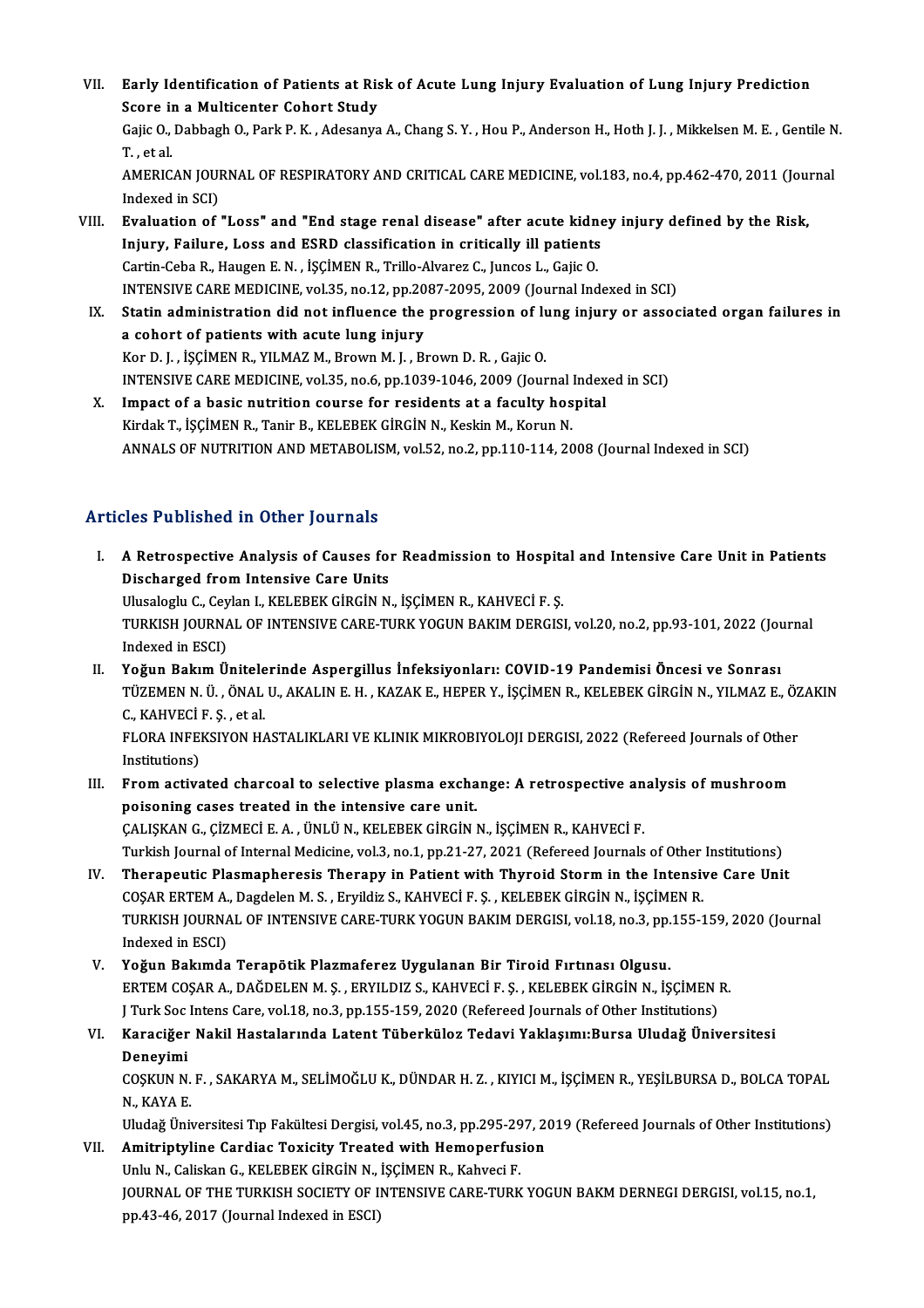| VIII. | Persistent Hypoxemia during ExtracorporealMembrane Oxygenation in Delayed DiagnosedParaquat |
|-------|---------------------------------------------------------------------------------------------|
|       | Intoxication                                                                                |
|       | VEI EDEV CIDCIN N JINI JI N CENVAVA CIČNAV I ISCIMEN D VALUIECI E S CAČI AVAN LI            |

KELEBEK GİRGİN N., ÜNLÜ N., SENKAYA SIĞNAK I., İSCİMEN R., KAHVECİ F. S. , CAĞLAYAN H. Respiratory Case Reports, 2017 (Refereed Journals of Other Institutions)

- IX. Hemoperfüzyon ile Tedavi Edilen Amitriptilin Kardiyak Toksisitesi. Respiratory Case Reports, 2017 (Refereed Journals of Other Institution<br>Hemoperfüzyon ile Tedavi Edilen Amitriptilin Kardiyak Toksisi<br>ÜNLÜ N., ÇALIŞKAN G., KELEBEK GİRGİN N., İŞÇİMEN R., KAHVECİ F. Ş.<br>LTurk Soc Intens Car v Hemoperfüzyon ile Tedavi Edilen Amitriptilin Kardiyak Toksisitesi.<br>ÜNLÜ N., ÇALIŞKAN G., KELEBEK GİRGİN N., İŞÇİMEN R., KAHVECİ F. Ş.<br>J Turk Soc Intens Car, vol.15, pp.43-46, 2017 (Other Refereed National Journals)<br>Thuraid UNLU N., ÇALIŞKAN G., KELEBEK GİRGİN N., İŞÇİMEN R., KAHVECİ F. Ş.<br>J Turk Soc Intens Car, vol.15, pp.43-46, 2017 (Other Refereed National Jo<br>X. Thyroid Storm in Postoperative Delirium Etiology: Case Report<br>KELEBEK CİRCİN N
- J Turk Soc Intens Car, vol.15, pp.43-46, 2017 (Other Refereed National Journals<br>Thyroid Storm in Postoperative Delirium Etiology: Case Report<br>KELEBEK GİRGİN N., İŞÇİMEN R., Aydogmus I., Bora S., Kocaeli A.A., Kahveci F.<br>JO X. Thyroid Storm in Postoperative Delirium Etiology: Case Report<br>KELEBEK GİRGİN N., İŞÇİMEN R., Aydogmus I., Bora S., Kocaeli A. A. , Kahveci F.<br>JOURNAL OF THE TURKISH SOCIETY OF INTENSIVE CARE-TURK YOGUN BAKM DERNEGI DERG KELEBEK GİRGİN N., İSCİMEN R., Aydogmus I., Bora S., Kocaeli A. A., Kahveci F.
- XI. Propofol ile deksmedetomidin sedasyonunun aksil er blok uygulaması üzerine olan etkilerinin karşılaştırılması. Propofol ile deksmedetomidin sedasyonunun aksiller blok uygulaması üz<br>karşılaştırılması.<br>ATA F., YAVAŞCAOĞLU B., KELEBEK GİRGİN N., YILMAZ C., KAYA F. N. , İŞÇİMEN R.<br>Keline LMed Sei vel f. na 1 nn 1 7 2016 (Other Befereed

karşılaştırılması.<br>ATA F., YAVAŞCAOĞLU B., KELEBEK GİRGİN N., YILMAZ C., KAYA F. N. , İŞÇİME<br>Kafkas J Med Sci, vol.6, no.1, pp.1-7, 2016 (Other Refereed National Journals)<br>Evnenionae of Liver Transplantation in Uludas Univ

- Kafkas J Med Sci, vol.6, no.1, pp.1-7, 2016 (Other Refereed National Journals)<br>XII. Experience of Liver Transplantation in Uludag University Preliminary Results Kafkas J Med Sci, vol.6, no.1, pp.1-7, 2016 (Other Refereed National Journals)<br><mark>Experience of Liver Transplantation in Uludag University Preliminary Results</mark><br>AYYILDIZ T., KIYICI M., ÖZKAN T. M. , TÜRKER Y. G. , BOLCA TOPAL Experience of Liver Transplantation in Uludag University Preliminary Results<br>AYYILDIZ T., KIYICI M., ÖZKAN T. M. , TÜRKER Y. G. , BOLCA TOPAL N., İŞÇİMEN R., YILDIRIM N., I<br>Journal of Clinical Experimental and Clinical Med Journal of Clinical Experimental and Clinical Medicine, 2015 (Other Refereed National Journals)<br>XIII. Teofilin Zehirlenmesinde Hemoperfüzyon: Olgu Sunumu.
- Journal of Clinical Experimental and Clinical Medicine, 2015 (Other Refereed N<br>Teofilin Zehirlenmesinde Hemoperfüzyon: Olgu Sunumu.<br>ÇALIŞKAN G., KELEBEK GİRGİN N., URAN İ., GÜL B., İŞÇİMEN R., KAHVECİ F. Ş.<br>Uludağ Üniversi Uludağ Üniversitesi Tıp Fakültesi Dergisi, vol.40, no.2, pp.89-93, 2014 (Other Refereed National Journals)<br>A Rare cause of a pressure ulcer: A single hair. CALISKAN G., KELEBEK GİRGİN N., URAN İ., GÜL B., İŞO Uludağ Üniversitesi Tıp Fakültesi Dergisi, vol.40, no.2,<br>XIV. A Rare cause of a pressure ulcer: A single hair.<br>ERI EREK CİRCİN N. MERCANOCI U ERE E İSCİMEN E
- Uludağ Üniversitesi Tıp Fakültesi Dergisi, vol.40, no.2, pp.89-93, 2014 (Other Refere<br>A Rare cause of a pressure ulcer: A single hair.<br>KELEBEK GİRGİN N., MERCANOGLU EFE E., İŞÇİMEN R., OZKUMIT O., KAHVECİ F. Ş.<br>Journal of KELEBEK GIRGIN N., MERCANOGLU EFE E., IŞÇIMEN R., OZKUMIT O., KAHVEC.<br>Journal of Case Reports, vol.4, no.1, pp.9-12, 2014 (Refereed Journals of Other<br>XV. Brucellar Spondylodiscitis in a Critically Ill Patient with Parapare
- Journal of Case Reports, vol.4, no.1, pp.9-12, 2014 (Refereed Journals of Other Institutions)<br>XV. Brucellar Spondylodiscitis in a Critically Ill Patient with Paraparesis Journal of Case Reports, vol.4, no.1, pp.9-12, 2014 (Refereed Journals of Other Institutions)<br>Brucellar Spondylodiscitis in a Critically Ill Patient with Paraparesis<br>MERCANOGLU EFE E., KELEBEK GIRGIN N., İŞÇİMEN R., YILMAZ International Journal of Science and Research (IJSR), vol.3, no.7, pp.1155-1157, 2014 (Refereed Journals of Other<br>Institutions) MERCANOGL<br>International<br>Institutions)<br>Cuillein Bor International Journal of Science and Research (IJSR), vol.3, no.7, pp.11!<br>Institutions)<br>XVI. Guillain-Barré Syndrome and Human Immunodeficiency Virus.<br>EXPLEPEL CIRCIN N. ISCIMEN R. VILMAZ E. LAHVECLE S. LUTHAVE
- Institutions)<br>Guillain-Barré Syndrome and Human Immunodeficiency Virus.<br>KELEBEK GİRGİN N., İŞÇİMEN R., YILMAZ E., KAHVECİ F. Ş. , KUTLAY F. O.<br>Türk Yoğun Belam Derneği Dergisi vol.42, nn.100,102,2014 (Other Befel KELEBEK GİRGİN N., İŞÇİMEN R., YILMAZ E., KAHVECİ F. Ş. , KUTLAY F. O.<br>Türk Yoğun Bakım Derneği Dergisi, vol.42, pp.100-102, 2014 (Other Refereed National Journals) KELEBEK GİRGİN N., İŞÇİMEN R., YILMAZ E., KAHVECİ F. Ş. , KUTLAY F. O.<br>Türk Yoğun Bakım Derneği Dergisi, vol.42, pp.100-102, 2014 (Other Refereed National Journals)<br>XVII. Pandemic Influenza A (H1N1) Infection and subco
- Türk Yoğun Bakım Derneği Dergisi, vol.42, pp.100-102, 2014 (Other Refer<br>Pandemic Influenza A (H1N1) Infection and subconjunctival heme<br>KELEBEK GİRGİN N., İŞÇİMEN R., BAYKARA M., Akalin E. H. , KAHVECİ F. Ş.<br>Journal of Case Pandemic Influenza A (H1N1) Infection and subconjunctival hemorrhage: Report of<br>KELEBEK GİRGİN N., İŞÇİMEN R., BAYKARA M., Akalin E. H. , KAHVECİ F. Ş.<br>Journal of Case Reports, vol.3, no.2, pp.262-266, 2013 (Refereed Journ KELEBEK GİRGİN N., İŞÇİMEN R., BAYKARA M., Akalin E. H. , KAHVECİ F. Ş.<br>Journal of Case Reports, vol.3, no.2, pp.262-266, 2013 (Refereed Journals of Other Institutions)<br>XVIII. Yoğun Bakım Hastasında Tanısal Laboratuvar Tet
- Journal of Case Reports, vol.3, no.2, pp.262-266, 2013 (Refereed Journals of Other Institutions)<br>Yoğun Bakım Hastasında Tanısal Laboratuvar Tetkikleri Nedeniyle Kan Kaybı ve Anemi<br>KELEBEK GİRGİN N., İŞÇİMEN R., HAZIROĞLU E Yoğun Bakım Hastasında Tanısal Laboratuvar Tetkikleri Nedeniyle Kan Kaybı ve Anemi<br>KELEBEK GİRGİN N., İŞÇİMEN R., HAZIROĞLU E., HACIFERAT N., ÖZKAYA G., YILMAZLAR T., KUTLAY F. O.<br>TURKISH JOURNAL OF INTENSIVE CARE-TURK YOG KELEBEK GİRGİN N., İŞÇİMEN R., HAZIROĞLU E., HACIFERAT N., ÖZKAYA G., YILMAZLAR T., KUTLAY F. O.<br>TURKISH JOURNAL OF INTENSIVE CARE-TURK YOGUN BAKIM DERGISI, 2010 (Other Refereed National Journal D.<br>XIX. An analysis of
- TURKISH JOURNAL OF INTENSIVE CARE-TURK YOGUN BAKIM DERGISI, 2<br>An analysis of carbon monoxide poisoning cases in Bursa Turke<br>AYDIN Ş., TÜRKMEN İNANIR N., BULUT M., AKGÖZ S., İŞÇİMEN R., Eren B.<br>Fest Mediterr Heelth L. vel 1 East Mediterr Health J., vol.16, pp.101-106, 2010 (Refereed Journals of Other Institutions) AYDIN Ş., TÜRKMEN İNANIR N., BULUT M., AKGÖZ S., İŞÇİMEN R., Eren B.<br>East Mediterr Health J., vol.16, pp.101-106, 2010 (Refereed Journals of Other Institutions)<br>XX. Incidences of venous air embolism in the sitting position
- East Mediterr Health J., vol.16, pp.101-106, 2010 (Ref<br>Incidences of venous air embolism in the sittin<br>İŞÇİMEN R., BİLGİN H., Korfalı G., Atlas A., Korkmaz S.<br>Turk Anesteriyeleji ve Beanimesyon Dennesi Dersisi Turk Anesteziyoloji ve Reanimasyon Dernegi Dergisi, vol.37, no.5, pp.304-313, 2009 (Other Refereed National Journals) ISCIMEN R., BILGIN H., Korfalı G., Atlas A., Korkmaz S. Turk Anesteziyoloji ve Reanimasyon Dernegi Dergisi, vol.37, no.5, pp.304-313, 2009 (Other Refereed National<br>Journals)<br>XXI. Prophylactic endotracheal intubation in critically ill patients undergoing endoscopy for upper GI<br>h
- Journals)<br><mark>Prophylactic</mark><br>hemorrhage<br><sup>Rohmon A. isc</sup> Prophylactic endotracheal intubation in critically ill patients undergoing endoscopy for upper GI<br>hemorrhage<br>Rehman A., İŞÇİMEN R., YILMAZ M., Khan H., Belsher J., Gomez J. F. , Andrew H. C. , Afessa B., Todd B. S. H. , Ga

hemorrhage<br>Rehman A., İŞÇİMEN R., YILMAZ M., Khan H., Belsher J., Gomez J. F. , Andrew H. C. , Afessa B., Todd<br>Gastrointestinal Endoscopy, vol.69, no.7, pp.55-59, 2009 (Refereed Journals of Other Institutions)<br>Pestenerativ Rehman A., İŞÇİMEN R., YILMAZ M., Khan H., Belsher J., Gomez J. F. , Andrew H. C. , Afessa B., Todd B. S. H. , Gajic<br>Gastrointestinal Endoscopy, vol.69, no.7, pp.55-59, 2009 (Refereed Journals of Other Institutions)<br>XXII.

# Gastrointestinal Endoscopy, vol.69, no.7, pp.55-59, 2009 (Refereed Journals of Other Institutions)<br>XXII. Postoperative Results of Off-Pump Coronary By-pass Grafting in Elderly Patients: A Single Center<br>Experience

BİÇER M., ÖZDEMİR B., İŞÇİMEN R., Saba D., Yanar M., tüydeş o., ŞENKAYA SIĞNAK I., cengizm.